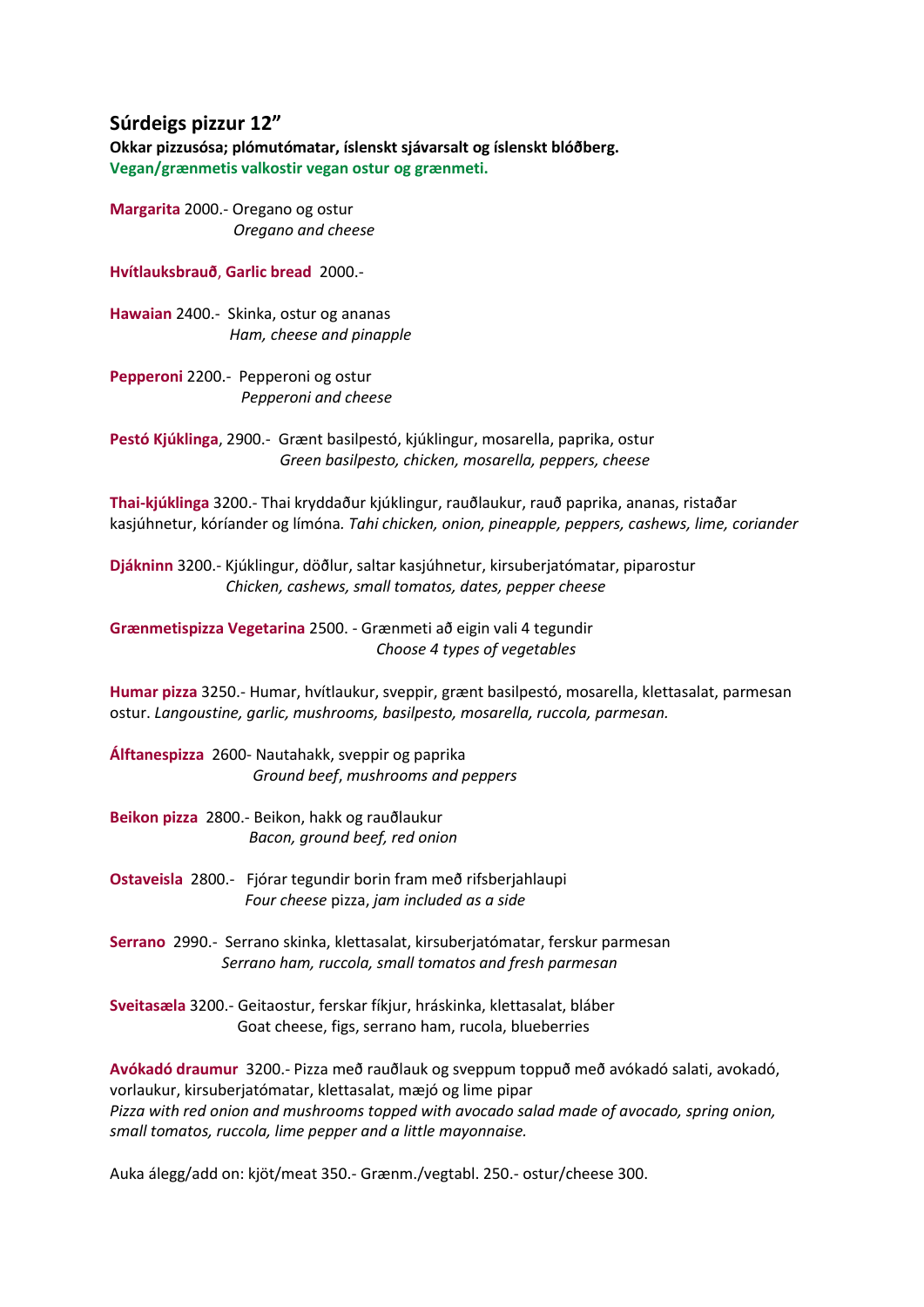Súpur - Salöt – Pasta

### **Súpur**

**Súpur eru bornar fram með súrdeigsbrauði hússins.**

Súpa dagsins virka daga hádegi 1250 kr.

Súpa með viðbót virka daga eftir kl. 17 Verð. 1800 kr.

**Viðbót** fer eftir gerð súpu hverju sinni m.a. kjúklingur, egg, ostur, avócadó, annað grænmeti.

**Súpa dagsins um helgar er með viðbót (viðbót ekki ábót) verð 1800 kr.**

Hægt að taka með súpu í fötum heim. Lítil fata f. einn 1000. Stór f tvo til þrjá 2000

### **Pasta**

**Pastaréttur dagsins frá 2200 – 2800**

### **Salöt**

#### **Salöt eru borin fram með súrdeigsbrauði hússins.**

#### **Kjúklingasalat** 2600.-

Salat, kjúklingur, lárpera, kirsuberjatómatar, saltaðar og ristaðar kasjúhnetur, fetaostur, ber eða ávöxtur árstíðarinnar. Borið fram með balsamik dressingu.

#### **Salat með hráskinku og geitaosti** 2600.-

Romainsaltat, klettasalat, hráskinka, geitaostur, döðlur eða ferskar fíkjur, pekanhnetur, granatepli. Borið fram með balsamik dressingu.

#### **Grænmetissalat (Vegan)** 2400.-

Eikarsalat, romainsalat, rauðlaukur, vorlaukur, kirsuberjatómatar, lárpera, þistilhjörtu, ólífur, kóríander. Borið fram með balsamik dressingu.

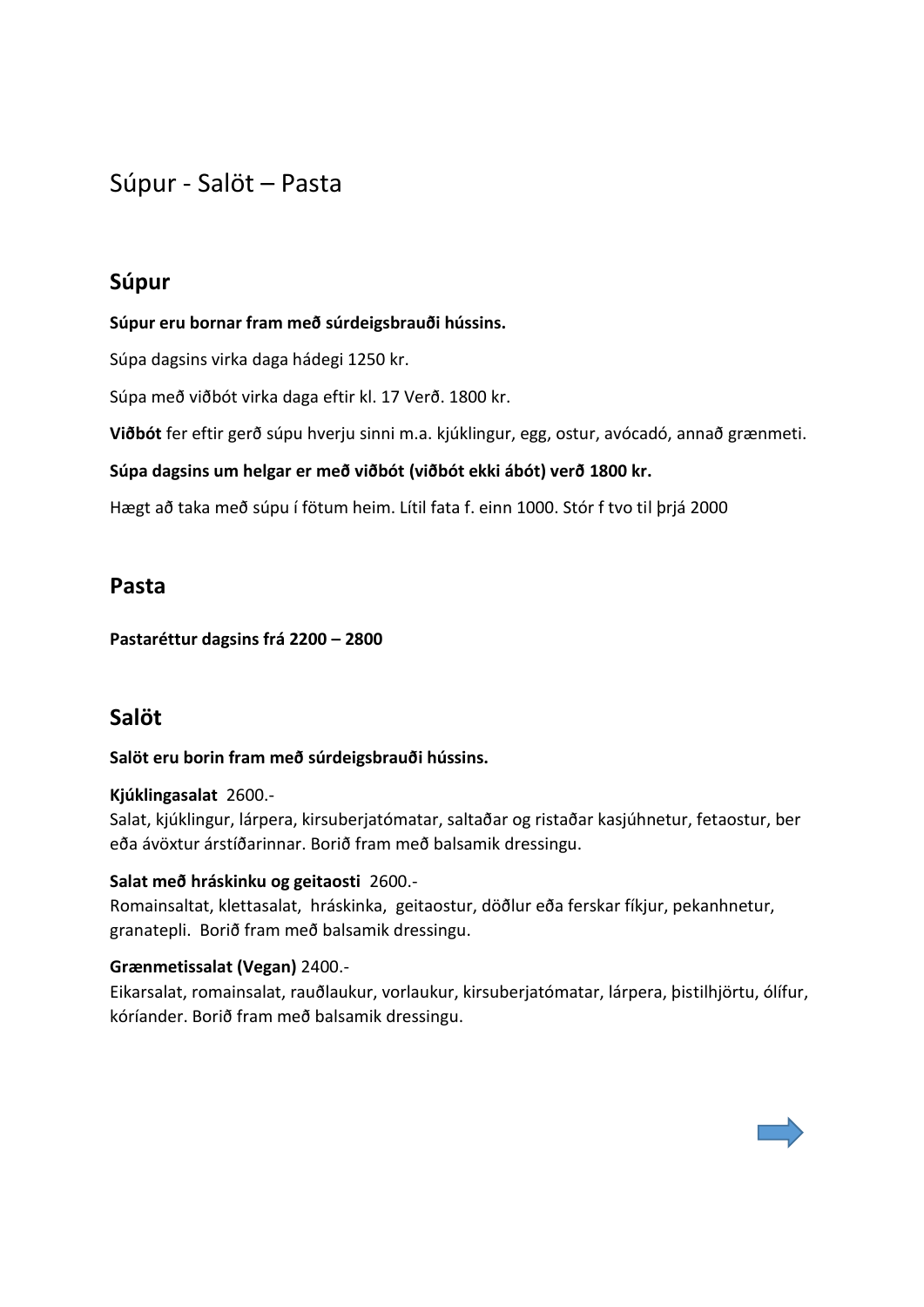# Brauð & kökur

#### **Steinbökuð súrdeigsbrauð**

Stórt brauð til að taka með heim 950 kr.

Lítið brauð til að taka með heim 600 kr.

#### **Súrdeigsbrauðsneiðar**:

Súrdeigsbrauðsneiðar með smjöri eða ólívuolíu 500 kr.

Súrdeigsbrauðsneiðar með osti og sultu/marmelaði 900 kr.

Súrdeigsbrauðsneiðar með osti og skinku 1200 kr.

Súrdeigsbrauðsneiðar með lárperu og sítrónu 1200 kr.

Súrdeigsbrauðsneiðar með hráskinku, klettasalati, kirsuberjatómötum, parmasan osti 1500.-

Grillaðar súrdeigsbrauðsneiðar með vorlaukssmjöri, hráskinku, klettasalati, kirsuberjatómötum, parmasan osti Verð 2000 kr.

#### **Dögurðarflatbökur um helgar** frá kl. 11– 15. Verð 2200 kr.

Beikon, furuhnetur, ostur og egg. Borið fram með salati og ávaxtasafa.

#### **Kökur og sætabrauð**

Hjónabandssæla 600 kr.- með rjóma.

Skúffukökur 500 kr. - með rjóma.

Hrákaka 800 kr. með rjóma og berjum.

Sítrónukaka 800 kr.- með rjóma.

Frönsk súkkulaðikaka með pekanhnetum og karmellu 860 kr. með rjóma.

Aðrar kökur 660 kr.

Kanelsnúðar 450/550 kr.

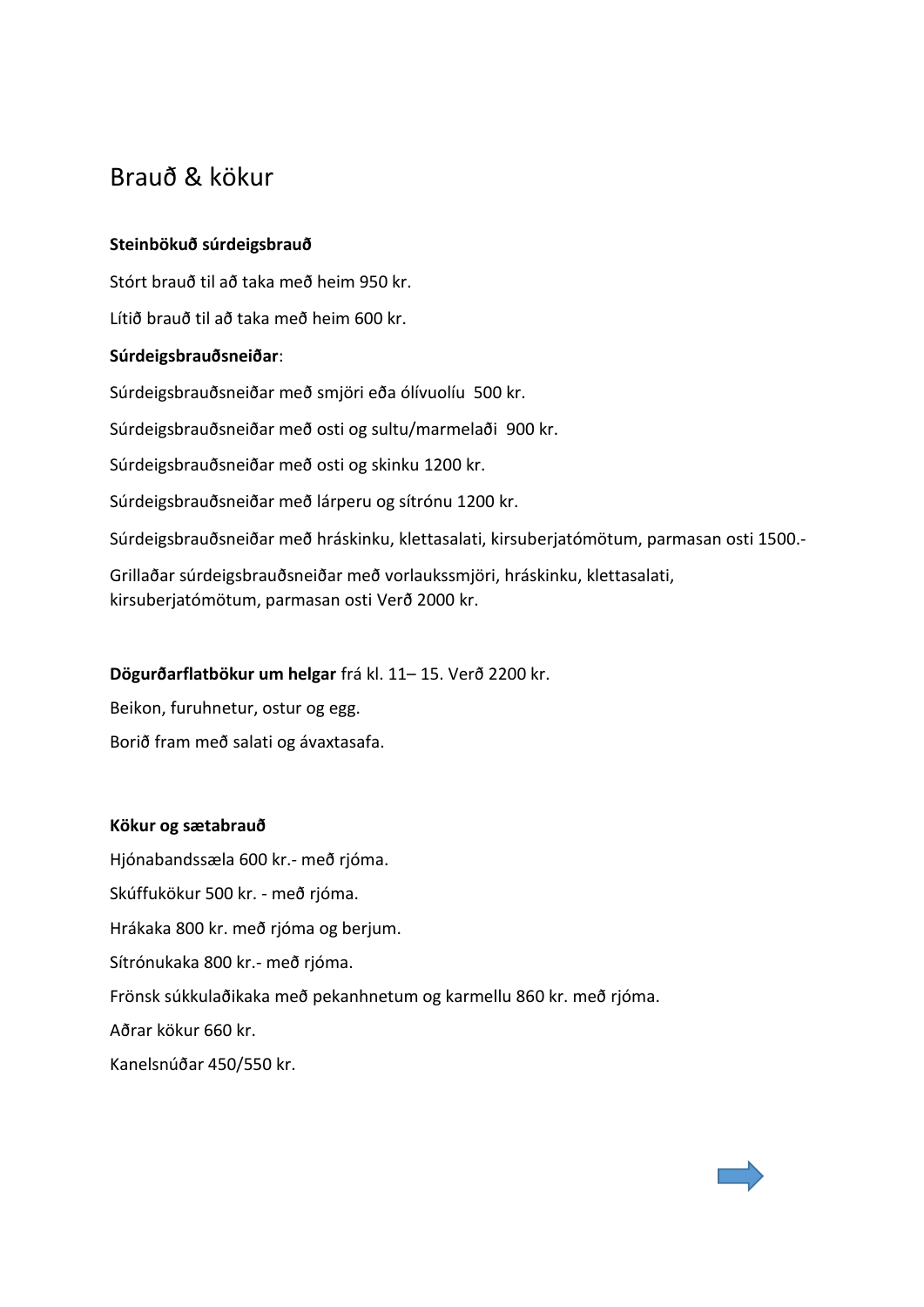# **ENGLISH**

# **Soups – Salads – Pasta**

#### **Soups**

#### **All soups are served with our homemade sourdough bread**

Soup of the day on weekdays at lunchtime: 1250 ISK

Soup with added ingredients on weekdays, after 5pm: 1800 ISK

Added ingredients depend on the type of soup being served. Example: meat, eggs, cheese, avocado and other vegetables.

#### **Soup of the day on weekends: 1800 ISK**

All soups are available as takeaway.

#### **Pasta**

**Pasta of the Day: 2200-2800 ISK**

#### **Salads**

#### **Salads are served with homemade sourdough bread.**

#### **Chicken Salad: 2600 ISK**

Lettuce, chicken, avocado, cherry tomatoes, toasted & salted cashews, feta cheese, seasonal berries or fruit. Served with balsamic dressing.

#### **Parma Ham and Goat Cheese Salad: 2600 ISK**

Romaine lettuce, arugula, parma ham, goat cheese, dates or fresh figs, pecans, pomengranate. Served with balsamic dressing.

#### **Vegetarian Salad (Vegan): 2400 ISK**

Oak leaf lettuce, romain lettuce, red onion, shallots, cherry tomatoes, avocado, artichokes, olives, cilantro. Served with balsamic dressing.